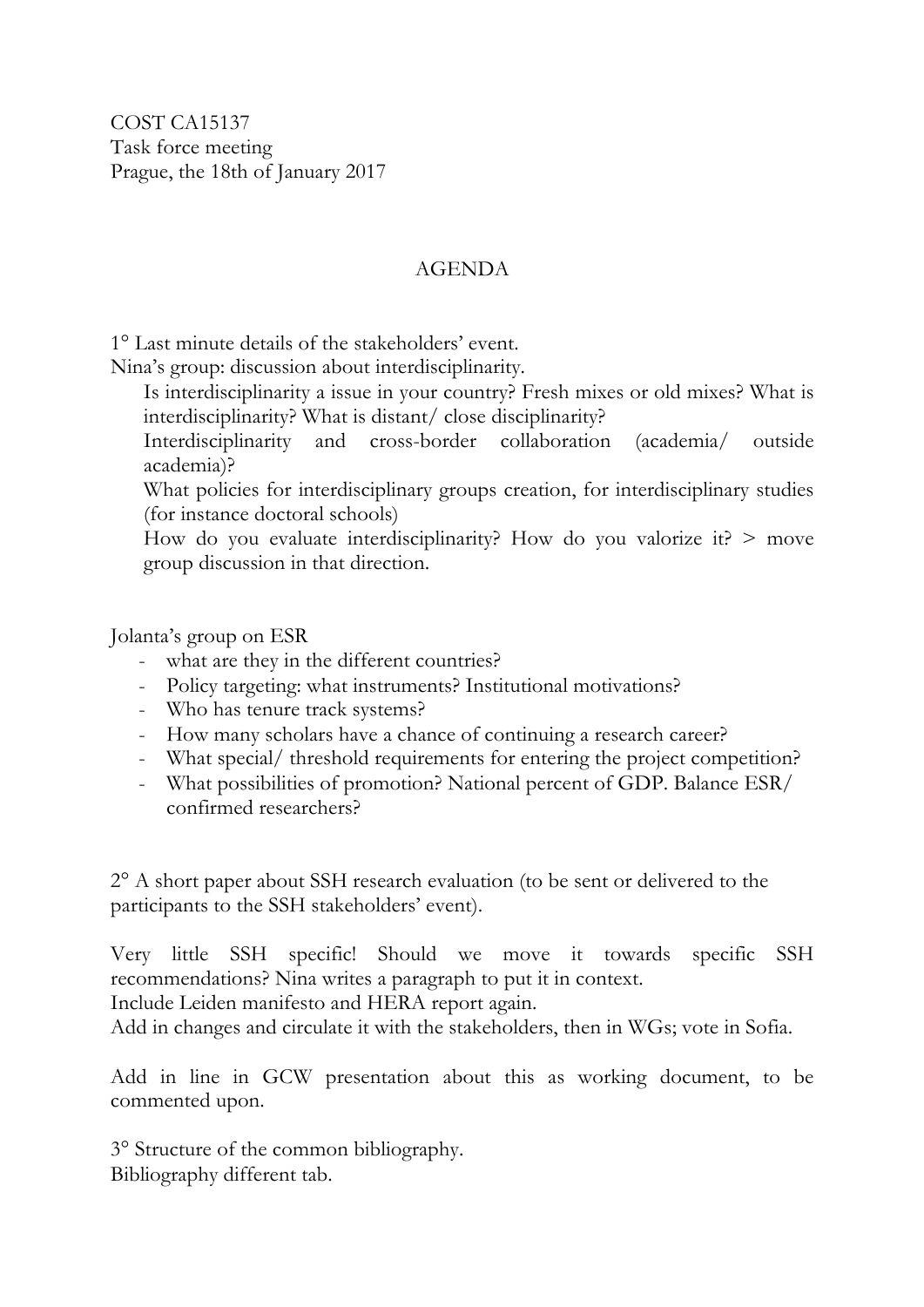4° Survey about books (WG3). Will be launched in February. Subgroup in WG3? Open it to the others. Organise session in Sofia about this? Send an email to see who is interested. Possible application for ERC funding.

5° Book proposal by Michael Ochsner.

- put together the deliverables
- motivate people with a deliverable (they becoming co-authors of a chapter) Combines research articles and opinions papers/ interviews.

Differentiation: journal articles motivate "why to do research on a topic"; book will be motivated by "how to improve RE".

6° A proposal for integrating CRIS-data (from Gunnar Sivertsen).

No money from E-INFRASTRUCTURE (too small); look for EuroCloud?

Try Coordination and Support money.

ESFRI? Maybe through Finland as proposer, but not backed-up by Belgium. Marc considers the proposal is not really in the framework of ESFRI. Actually it is, because it will give access to information.

Two years work plan, starting with the date of the funding.

PURE has limitations.

How to convince scholars to use such an infrastructure?

3<sup>rd</sup> of February meeting to talk about work plan.

Lists of publishers of books: merge the inputs from Spain, Flanders and I have to find them that list for France.

A goal of COST: to unify lists of publishers.

Should we focus on monographs?

ENRESSH could write a proposal about how to introduce books in ERIH plus (journals, series, books series, monograph).

7° Preparation of the work and budget plan for the next grant period.

MC meeting in March.

Possible workshop on books in November 2017.

Deliverables

- how the SSH research is evaluated in different European countries? See Martin 2003, survey about RE systems.
- databases and channels (WG3): OK month 14
- List of SSH associations, bodies (WG4): do we include scholarly associations? Do not forget European stakeholders (Net4Society, Open Science). For the first delivery, let's target primary organisations (directly interested in SSH RE).

Two folded problem: